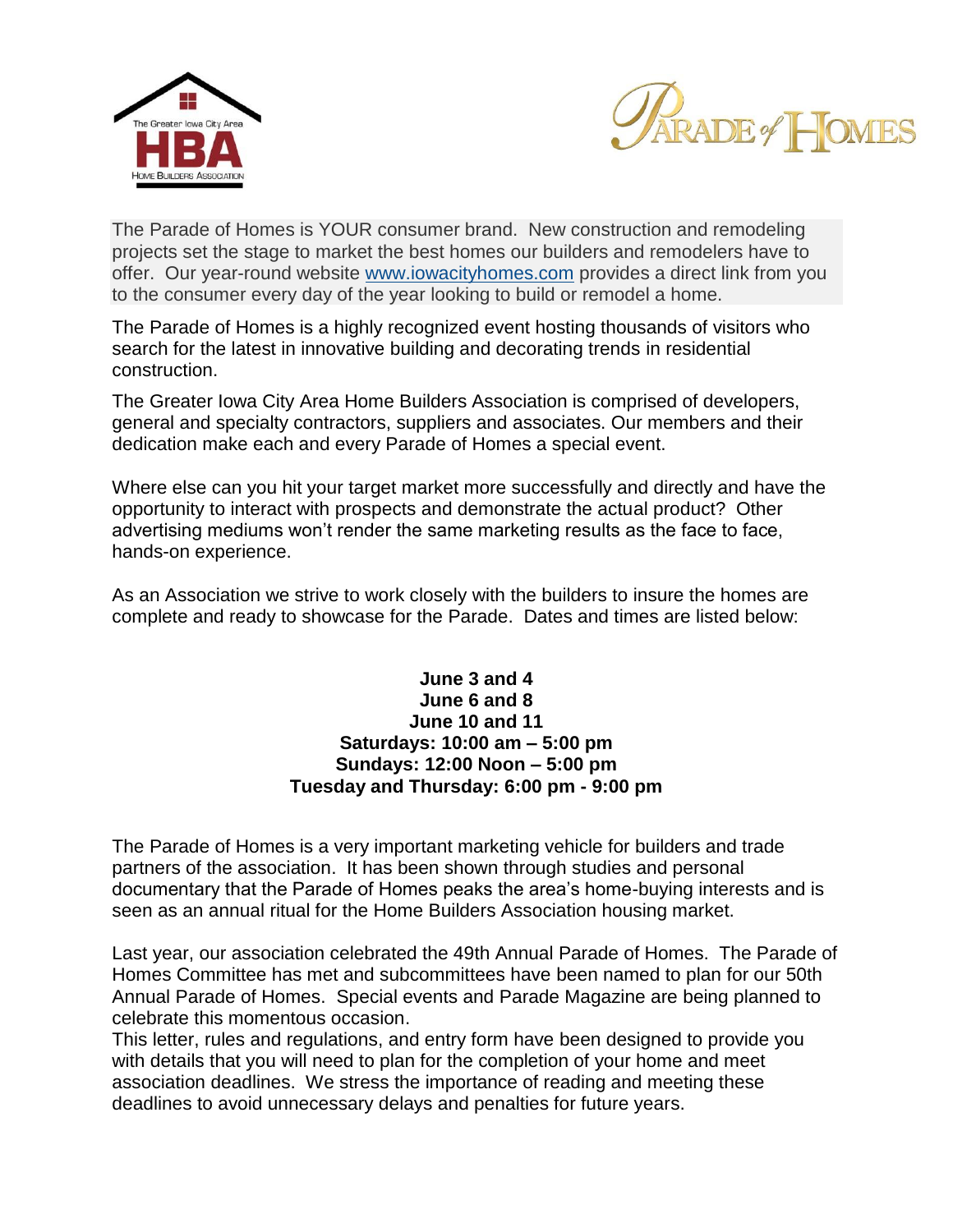Our Parade is marketed with highly effective, targeted TV commercials with placement on local TV stations, regional cable networks and leading radio stations. High impact ads are created for print and websites. Amenities include: official guidebook, website, signs, booties, parade streamer flags, admission tickets, vouchers for your clients, posters, newsletter supplements, membership recruiting, advertising discounts and a digitally produced community and tour map through Parade Craze. The HBA's website has been designed to offer additional opportunities to promote your business and homes that you plan to showcase.

The Association looks forward to working with our members. Please do not hesitate to contact me if I can be of assistance.

> Dan Robertson 2017 Chairperson

*Important Note: The Remodelers Council will be hosting their Remodelers Parade the first weekend of the Parade of Homes. The Remodelers Parade and Parade of Homes will be a combined marketing effort. Remodeler's forms are sent separately.*

*Refer to your builder agreement for information on how to create your builder page and promote your sub-contractors on Parade Craze.*

*PARADE BUILDERS we appreciate it if you would avoid and discourage your realtors from duplicating the exact times and dates of the Parade and holding open houses prior to the event. The Spirit and the Integrity of the Parade are essential. We continue to build excellent promotional opportunities for you and encourage you to showcase your homes on the Parade and be part of the HBA team.*

# *2017 Parade of Homes Committee*

Dan Robertson – Overhead Door Company (319) 338-9747 Aaron McGlynn – CabinetWorks (319) 530-8849 Jill Chambers - Technigraphics (319) 354-5950 Katy Stutsman – Kitchens By Design (319) 337-3374 Jen Vens – Light Expressions By Shaw (319) 358-8311 Barbara Messer – Kitchens By Design (319) 337-3374 Dave Oglesby – PSC Distribution (319) 338-3601 Andy Martin – Martin Construction (319) 541-8453 Danny Brandt – Lite Window & Door (319) 626-2253 Robin Sueppel – Urban Acres (319) 631-0522 GT Karr – Sueppel's Siding & Remodeling (319) 631-4342 Karyl Bohnsack, staff rep. - Home Builders Association (319) 351-5333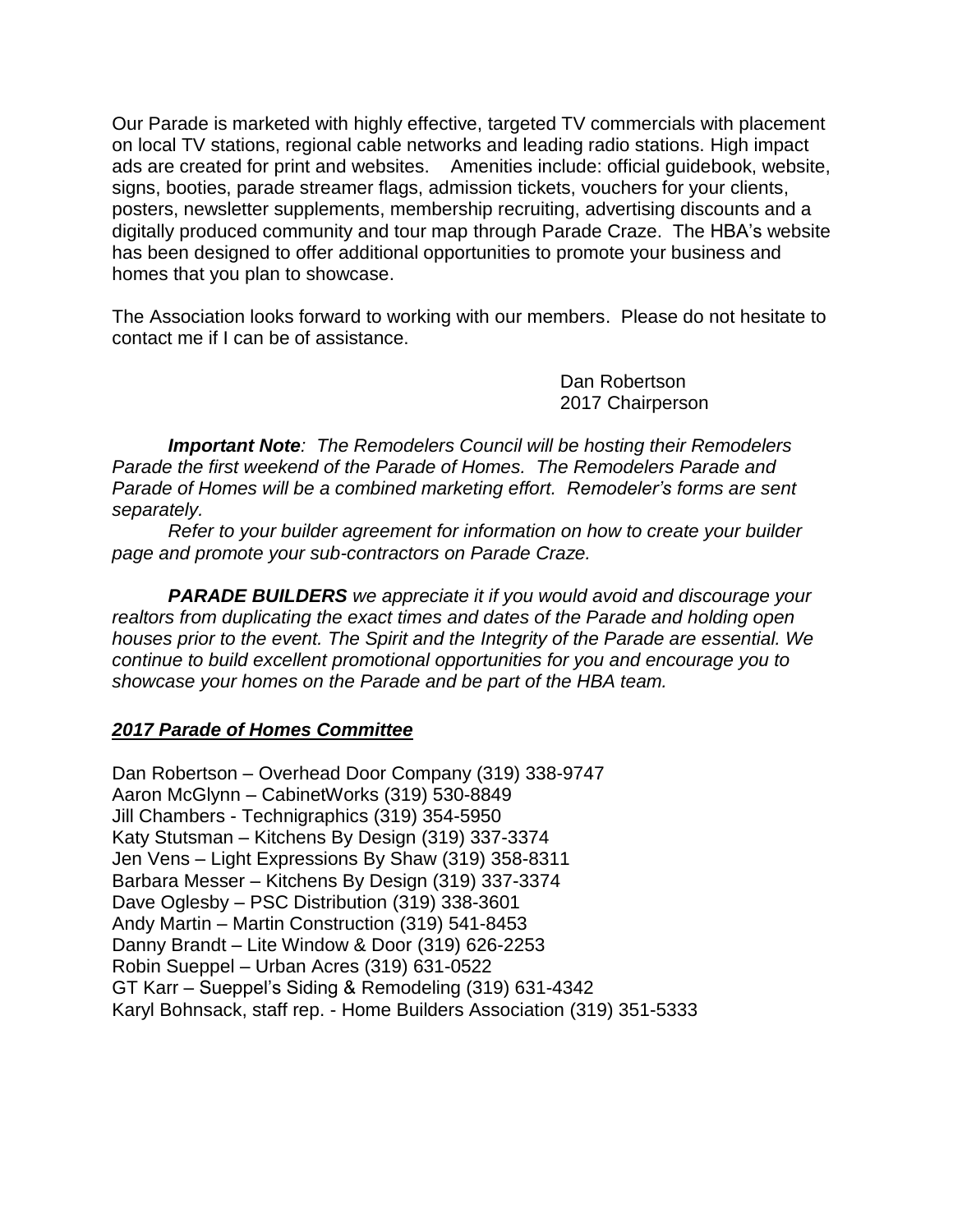



# **2017 50TH ANNUAL PARADE OF HOMES ENTRY FORM**

\_\_\_\_\_\_\_\_\_\_\_\_\_\_\_\_\_\_\_\_\_\_\_\_\_\_\_\_\_\_\_\_\_\_\_\_\_\_\_\_\_\_\_\_\_\_\_\_\_\_\_\_\_\_\_\_\_\_\_\_\_\_\_\_\_\_\_\_\_\_

#### **Entry Deadlines and Fees:**

**December 31, 2016 - \$1,500.00 per house, non-refundable January 16, 2017 - \$1,750 per house, non-refundable January 31, 2017 - \$2,000 per house, non-refundable February 15, 2017 - \$2,500 per house, non-refundable**

**Deposit - \$1,000.00 refundable deposit per home for all materials returned by June 19, 2017. The deposit also includes a \$500 re-inspection fee that may need to be done by the Parade Committee to insure homes are parade ready.**

# **PLEASE INCLUDE ALL OF THE FOLLOWING INFORMATION WITH YOUR ENTRY:**

- AutoCAD File: Must include floor plan and front elevation. Please make sure you have noted all changes, if any, on the plan. The file needs to be in a DWG format.
- Color Rendering Job Sheet.
- Proof of Insurance, check and entry form.
- Please sign and date all documents.